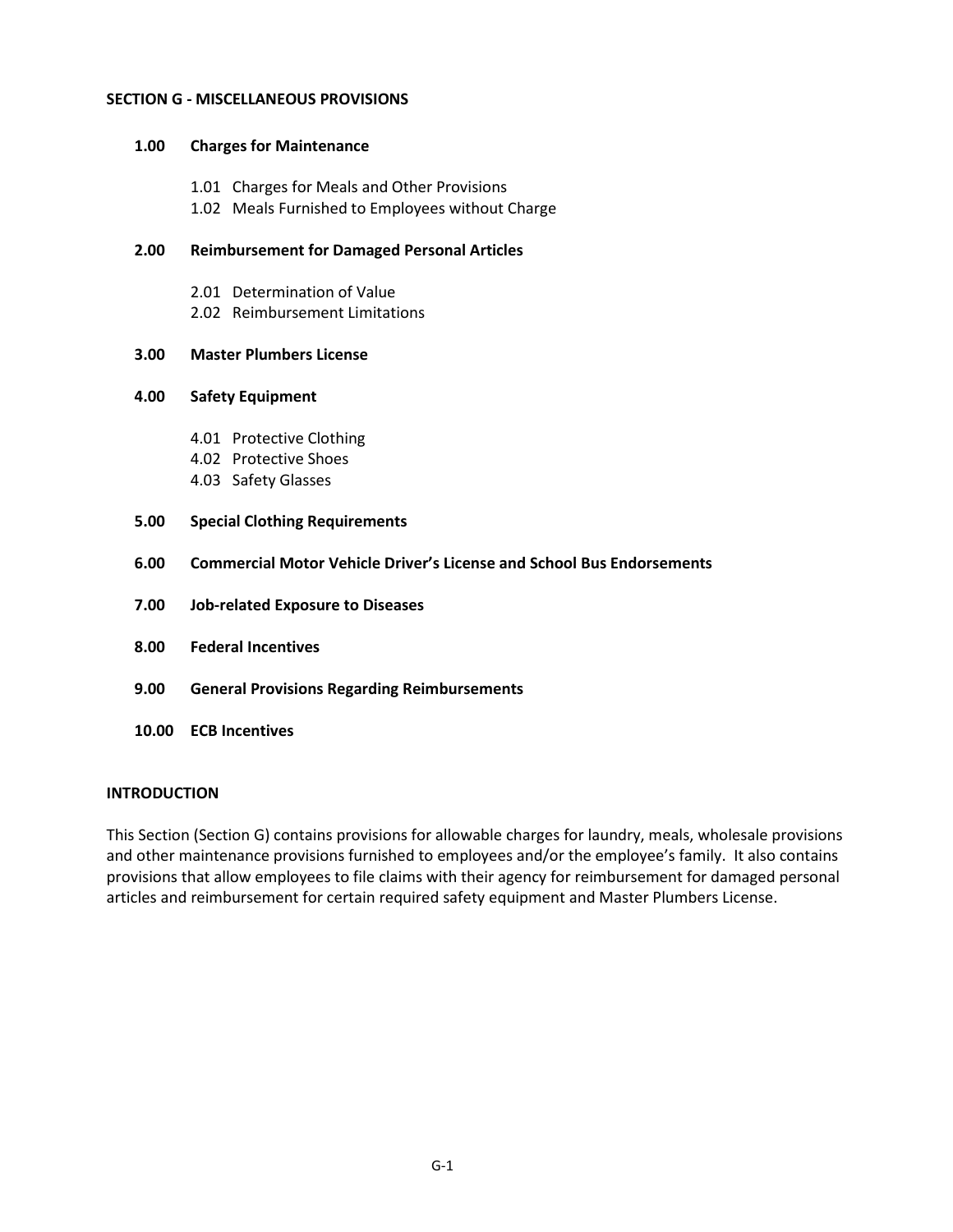## **1.00 Charges for Maintenance**

## **1.01 Charges for Meals and Other Provisions**

As provided under s. 230.12(1)(e), Wis. Stats., where meals, wholesale provisions and other maintenance provisions are furnished by the employing department to the employee and/or the employee's family in view of the nature and location of the job, charges for the value of such meals or provisions shall be made, and therefore, deducted from the employee's pay as may be approved by the DPM Administrator, based upon recommendations made by the agency furnishing meals or provisions.

# **1.02 Meals Furnished to Employees without Charge**

As provided under s. 230.12(1)(c)3, Wis. Stats., when a state agency provides meals to employees who are required as a condition of employment to take such meals in the performance of employer-assigned duties or responsibilities, these meals shall be provided without charge to the employee or deduction from the employee's salary.

# **2.00 Reimbursement for Damaged Personal Articles**

As provided by ss. 20.918 and 230.12(1)(dm), Wis. Stats., a state agency may reimburse its employees for the cost of repairing or replacing articles of clothing, watches, or eye glasses damaged in the line of duty if such damage is not caused by employee carelessness or normal wear and tear resulting from the type of work performed by the employee. Payments under this section are subject to the approval of the appointing authority.

## **2.01 Determination of Value**

The appointing authority shall determine the value of damaged personal articles at the time damage occurs. If the appointing authority determines that the personal articles are damaged beyond repair, the reimbursement amount shall not exceed the actual replacement value, less depreciation, of the damaged articles.

## **2.02 Reimbursement Limitations**

The reimbursement amount shall not exceed \$100.00 for any one incident except that reimbursement for watches shall not exceed \$75.00.

These provisions shall not apply to articles where the actual replacement value, less depreciation, or repair cost is less than \$10.00.

**NOTE:** Forms for claiming reimbursement for Damaged Personal Articles can be obtained from the DPM, Bureau of Classification and Compensation.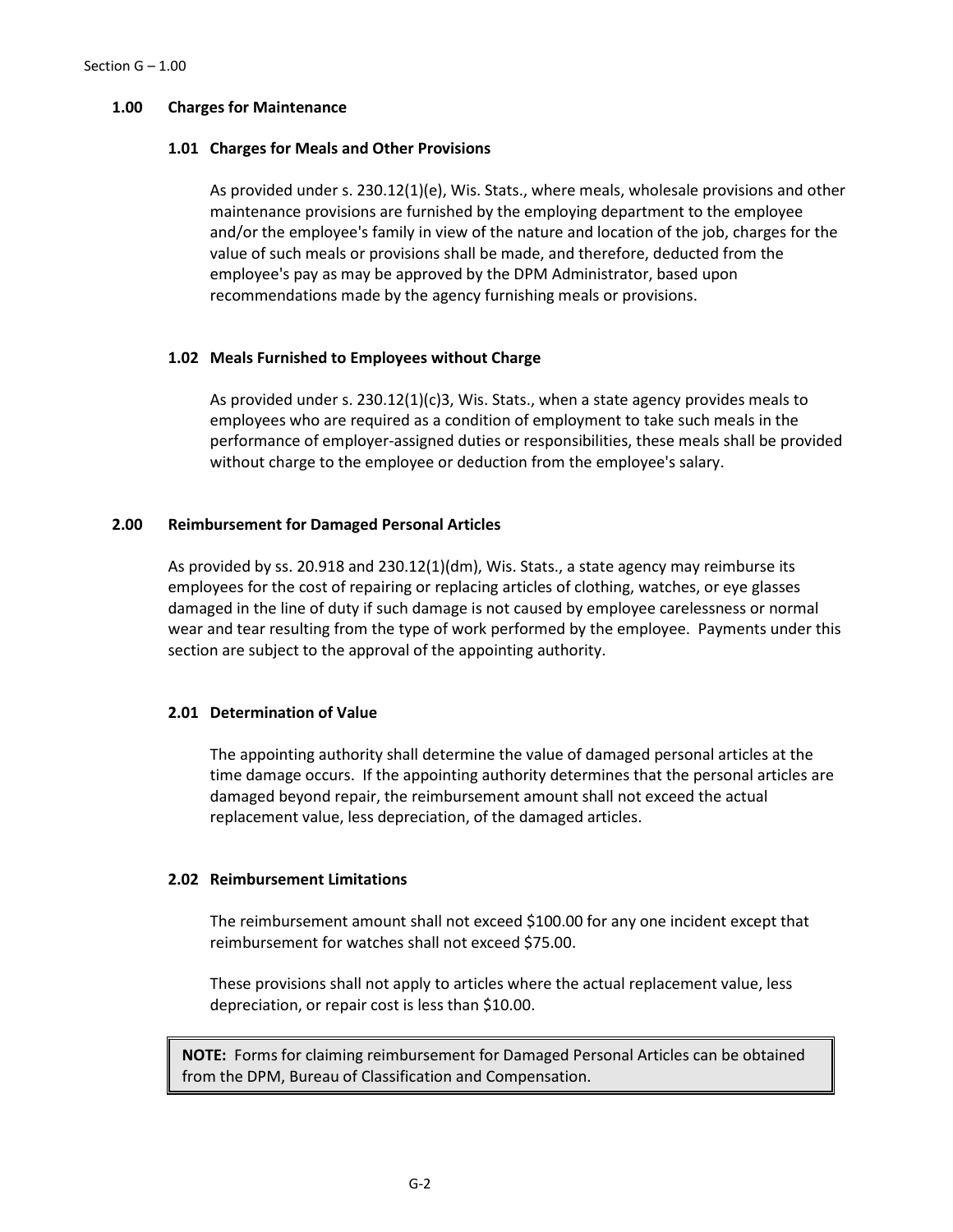#### **3.00 Master Plumbers License**

If the employer requires a Crafts Worker in schedule 04, Crafts Worker Supervisor, or Shop Supervisor to obtain or retain a Master Plumbers License, the employer shall reimburse the employee, upon evidence of acquisition and retention, the difference between the cost of a Master Plumbers License and the cost of a Journeyman Plumbers License.

## **4.00 Safety Equipment**

As provided under s. 230.12(1)(d), Wis. Stats., employees shall be reimbursed for safety and protective equipment if, in the performance of their assigned duties, the equipment is required by the employer.

# **4.01 Protective Clothing**

The employer shall furnish, at no cost to the employee, required protective clothing and equipment necessary for the performance of assigned duties. Such equipment shall be in accordance with the standards established by regulating agencies.

# **4.02 Protective Shoes**

If the employer requires the purchase of safety shoes necessary in the performance of assigned duties, the employer shall pay an allowance of \$40.00 per year as an expense check payable the first pay period of January or July of each calendar year. Employees hired after July 1 will not be eligible for reimbursement in the year of hire.

## **4.03 Safety Glasses**

If the employer requires the purchase of safety glasses and/or safety sunglasses for the performance of assigned duties, the employer shall reimburse the employee for such expense including the cost of any eye examination required for such purposes and not covered by any health insurance program. Reimbursement for eye examinations under this provision shall not exceed one per fiscal year.

## **5.00 Special Clothing Requirements**

Department of Corrections and Department of Health Services employees who are required to wear black belts and black shoes in the performance of assigned duties consistent with the agency's uniform policy shall be paid an allowance of \$65.00 for the first pay period that begins on or follows August 1 each year. Payment shall be made only to employees in pay status at the end of the pay period. Employees on an approved unpaid leave of absence who return to work by the end of the same calendar year shall also receive this allowance upon their return. Limited term employees are not eligible for this allowance.